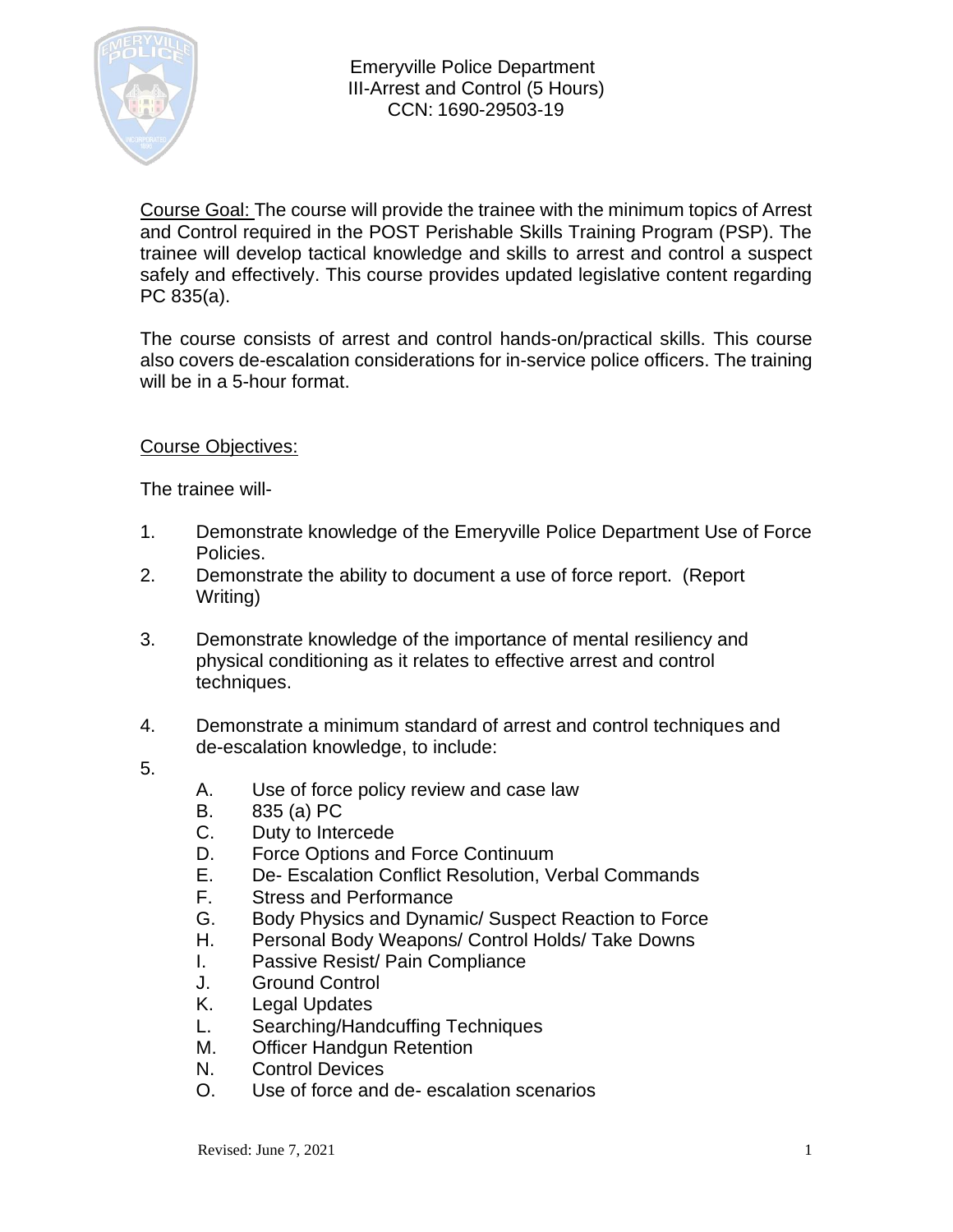

- P. Officers articulate the totality of the circumstances
- 5. Testing: Minimum standards of performance shall be tested by an instructor observing the trainee during their performance of each technique, exercise, and scenarios. If the trainee does not meet minimum standards, as established by the presenter, remediation will be provided until the standard is met.

## Expanded Course Outline

I. Registration and Orientation III(b)

- A. Introduction, Registration, Safety Guidelines and Orientation
- B. Course Objectives/Overview, Exercises, Scenario testing, Evaluation.

# II. Use of Force Policies and Legal Topics

- A. Review the following policies  $III(g)$ 
	- 1. Use of force
	- 2. Handcuffing and Restraints
	- 3. Control Devices
	- 4. Search and Seizure
	- 5. Custodial Searches
- B. Report documentation
	- 1. Comprehensive reporting
	- 2. Supervisor notification
	- 3. Report excessive force
	- 4. Body Worn Camera
- C. Reasonable Force Standard
	- 1.Graham v. Connor
- D. 835(a) P.C.
	- 1. Circumstances where Peace Officers my use force
		- Any peace officer who has reasonable cause to believe that the person to be arrested has committed a public offense may use objectively reasonable force to effect an arrest, to prevent escape, or to overcome resistance.
	- 2. Reasonable Officer/Totality of the Circumstances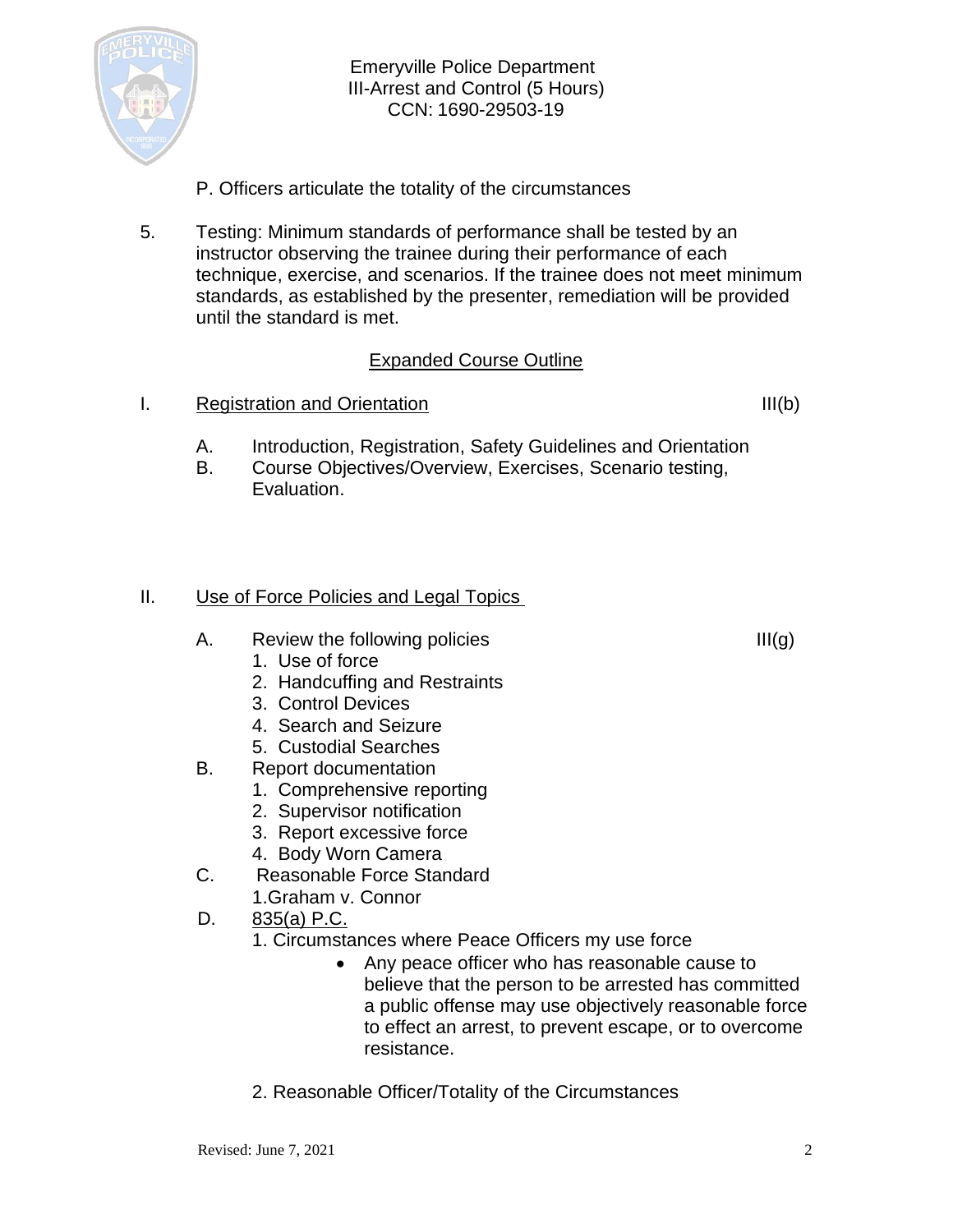

- That the decision by a peace officer to use force shall be evaluated from the perspective of a reasonable officer in the same situation, based on the totality of the circumstances known to or perceived by the officer at the time, rather than with the benefit of hindsight, and that the totality of the circumstances shall account for occasions when officers may be forced to make quick judgments about using force.
- 3. Respect of human life
	- That the authority to use physical force, conferred on peace officers by this section, is a serious responsibility that shall be exercised judiciously and with respect for human rights and dignity and for the sanctity of every human life. The Legislature further finds and declares that every person has a right to be free from excessive use of force by officers acting under color of law.
- 4. Persons with disabilities
	- That individuals with physical, mental health, developmental, or intellectual disabilities are significantly more likely to experience greater levels of physical force during police interactions, as their disability may affect their ability to understand or comply with commands from peace officers. It is estimated that individuals with disabilities are involved in between one-third and one-half of all fatal encounters with law enforcement.

# E. Duty to Intercede

1. Observing- A requirement that an officer intercede when present and observing another officer using force that is clearly beyond that which is necessary, as determined by an objectively reasonable officer under the circumstances, considering the possibility that other officers may have additional information regarding the threat posed by a subject.

2. Supervisor notification - A requirement that officers report potential excessive force to a superior officer when present and observing another officer using force that the officer believes to be beyond that which is necessary, as determined by an objectively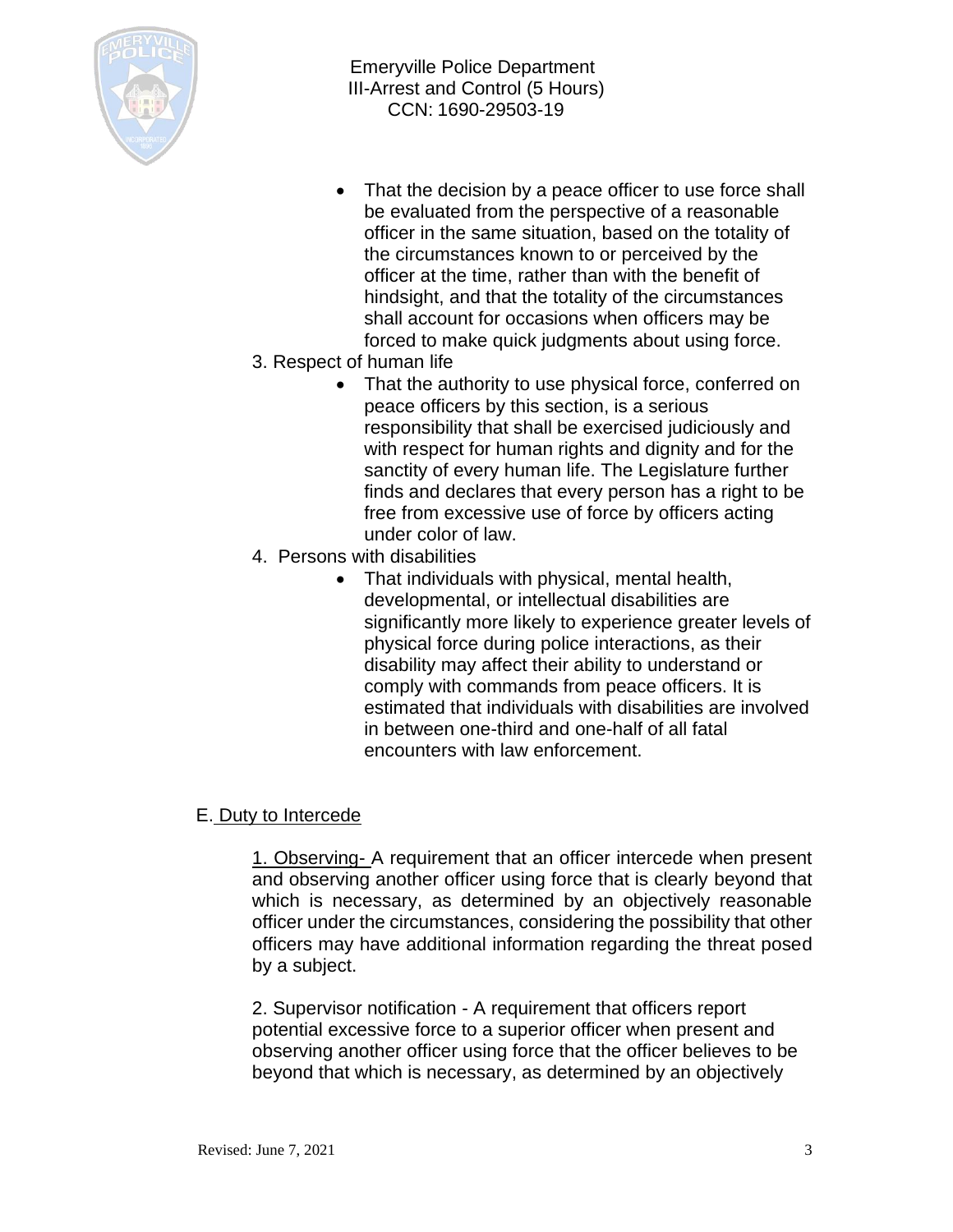

reasonable officer under the circumstances based upon the totality of information known to the officer.

F. Supervisors Responsibilities

a. Ensuring the Use of Force evaluation steps are completed per Use of Force General Order after force is applied.

- b. Citizen complaints
- c. IA reporting and tracking IA PRO and Blue team
- d. State Required Reporting /Department of Justice Reporting
- e. Use of Force committee

G. Medical Assistance -A requirement that officers promptly provide, if properly trained, or otherwise promptly procure medical assistance for persons injured in a use of force incident, when reasonable and safe to do so.

- 1. Evaluation
- 2. C.A.B
- 3. Medical Staging
- 4. Evidence Documentation

III. Force Options and De-Escalation Officers utilize de-escalation techniques, crisis intervention tactics, and other alternatives to force when feasible.

- A. Force Options
	- 1. Visual Presence
	- 2. Command Presence
	- 3. Verbal Commands
	- 4. Pain Compliance
	- 5. Takedowns
	- 5. Personal Body Weapons
	- 6. Impact Weapons, OC, Taser etc.
	- 7. Restraint Devices
	- 8. Lethal Force
	- 9. Imminent Threat
	- 10. Totality of Circumstances
	- 11. Environmental Factors
	- 12. Use of available resources
- B. De-escalation
	- 1. Self-Control and Situation awareness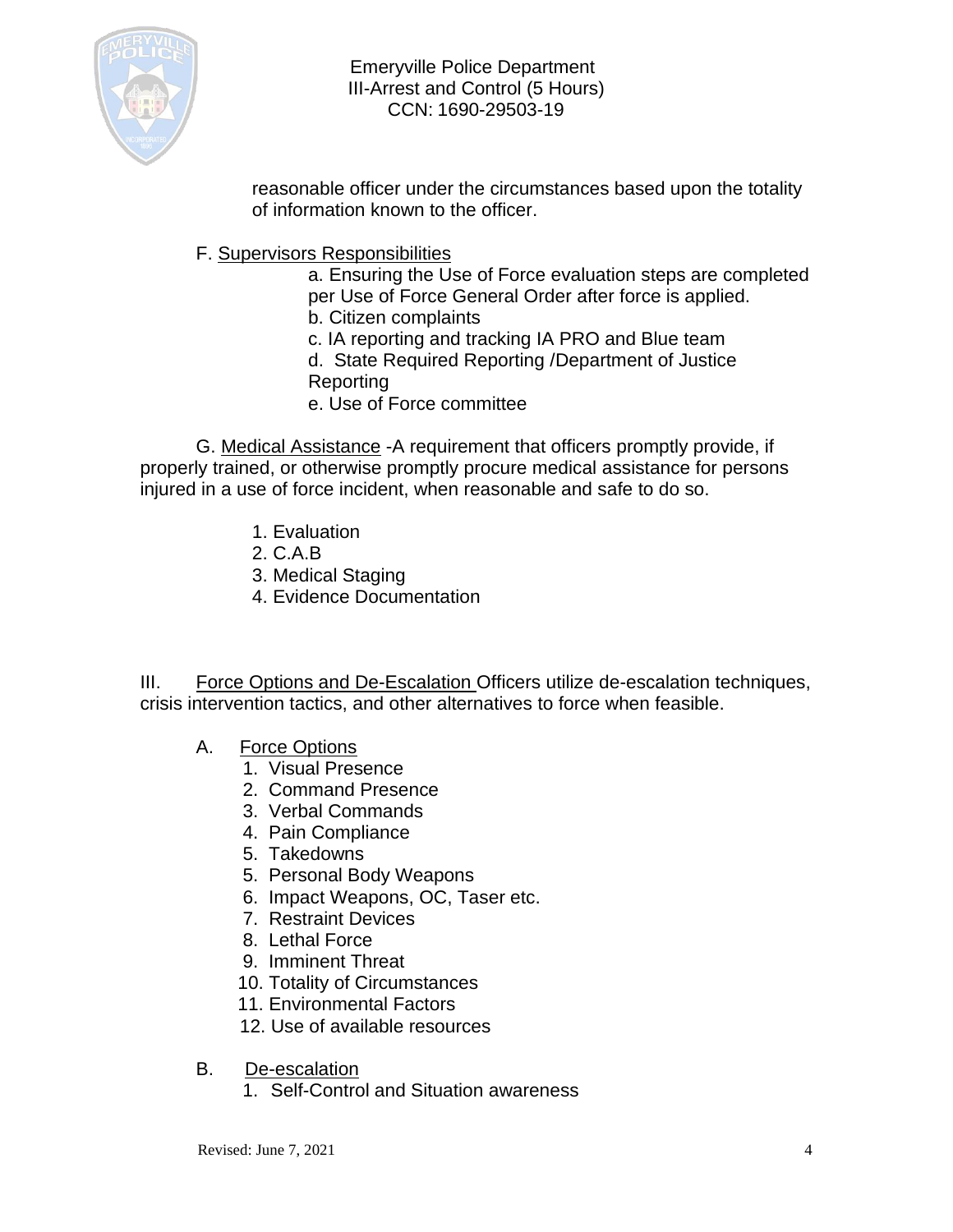

- 2. Effective Communication skills that offer solutions with no force
- 3. Proper scene assessment (Using cover, time, and distance to assist with scene management)
- 4. Gaining voluntary compliance
- 5. Use of available resources, Crisis Intervention Officers, Mobile Crisis Team, medical professionals, translation services,
- 6. Un-bias policing, cultural competency, and stigmas
- Dispatcher Contribution
- C. Force Continuum
	- 1. Cooperative
	- 2. Passive or Low-Level Resistance
	- 3. Active Resistance or Assaultive Behavior
	- 4. Life Threating Assault or likely to cause great bodily harm
	- 5. Deadly Force Guidelines
	- 5. Articulation of Totality of the Circumstance
	- 6. BWCs
	- 7. Evidence Gathering

#### D. Stress and Performance

- 1. Sympathetic vs. Parasympathetic a. Fight or Flight
- 2. Fear and Emotional Strength
	- a. Breathing Control Box Breathing
	- b. Heart Rate
	- c. Tunnel Vision
	- d. Controlling Arousal and Attention
- 3. Optimal Performance
	- a. Performance Curve

## IV. Body Physics and Dynamic/Suspect Reaction to Force III(a)

- A. Suspect attacks Officer
- B. Locking Resistance
- C. Going limb
- D. Use of pain compliance/pressure points/distraction techniques.
- E. Six considerations used on initial approach with subject:
	- 1. Hands
	- 2. Cover
	- 3. Weapons/Bulges
	- 4. Subject's body language (pre-contact ques)
	- 5. Associates, subjects, and officers' available resources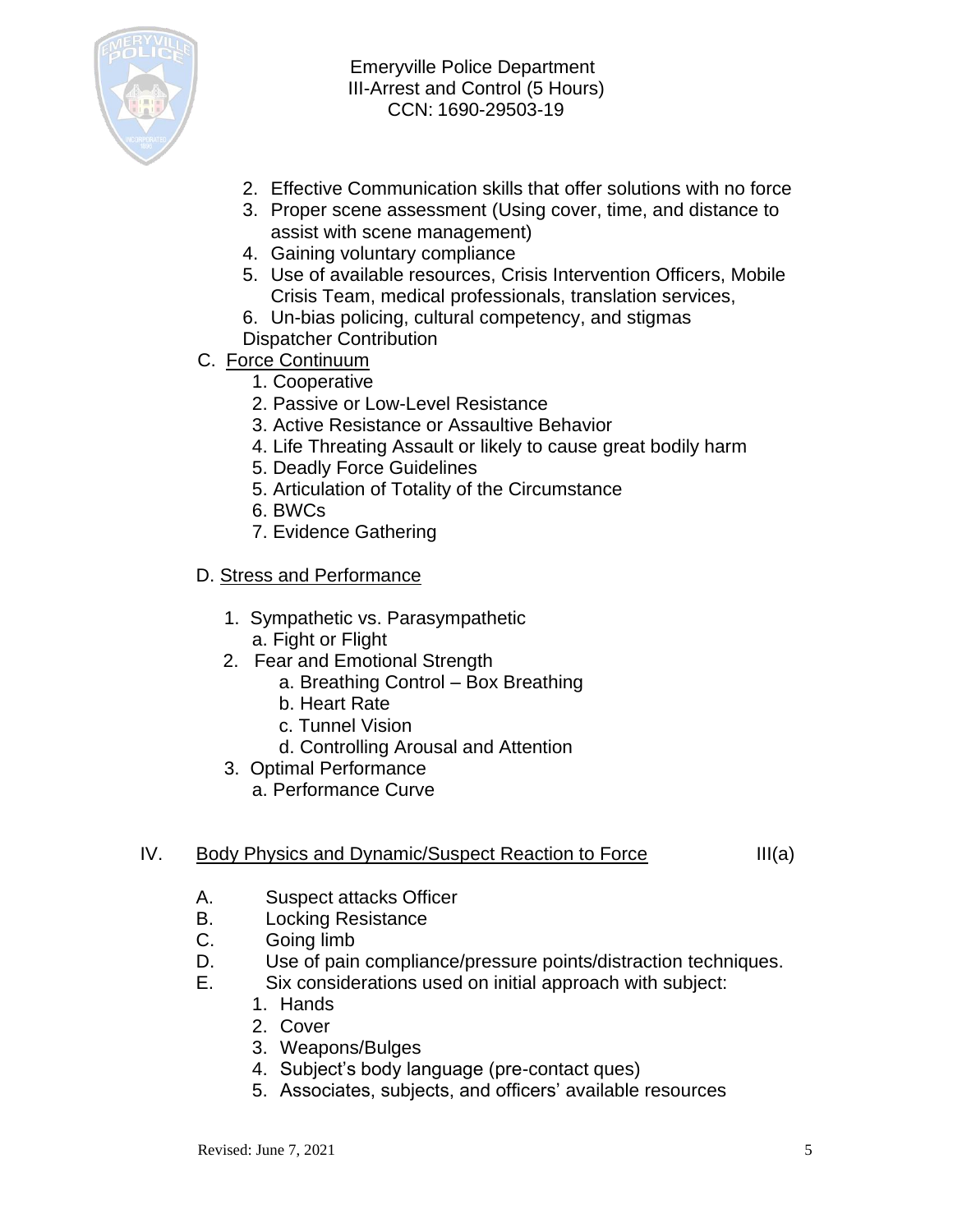

- 6. Escape routes, subjects tactical retreat, officers
- 7. Footing/balance officer's ability to stay on his/her feet
- F. Excited Delirium is a medical emergency.
- G. Physical Conditioning
	- 1. Officers' mental conditioning for arrest/control:
		- a. Awareness, Balance & Control
		- b. Fatigue
		- c. Know your physical limitations
		- d. Importance of good cardio and core strength

#### V. Safety Orientation and Warm-Up III(a)

- A. Review of Safety Policies and injury precautions
- B. Students will participate in warm-up/stretching exercises
- C. Body Balance/Stance Fighting Stance, and Verbal Commands
- D. Footwork III (d, g, h, i, f, k)
	- 1. Position of Interview
	- 2. Forward Shuffle
	- 3. Rear Shuffle
	- 4. Normal Pivot
	- 5. Shuffle left and right (Side-Step)
	- 6. Shuffle Pivot
	- 7. Break Fall
	- 8. Ground Fighting Position
	- 9. Base up
- VI. Personal Body Weapons/ Control Holds/ Take Downs III (d, g, h, i, f, k)
	- A. Fighting Stance
	- B. Palm Heel Strike
	- C. Bottom Fist Strike
	- D. Elbow Strike
	- E. Under Punch
	- F. Side Knee Lift
	- G. Extended Side Knee Lift
	- H. Rear Cross Kick
	- I. Front Kick
	- J. Clinch
	- K. Verbal Commands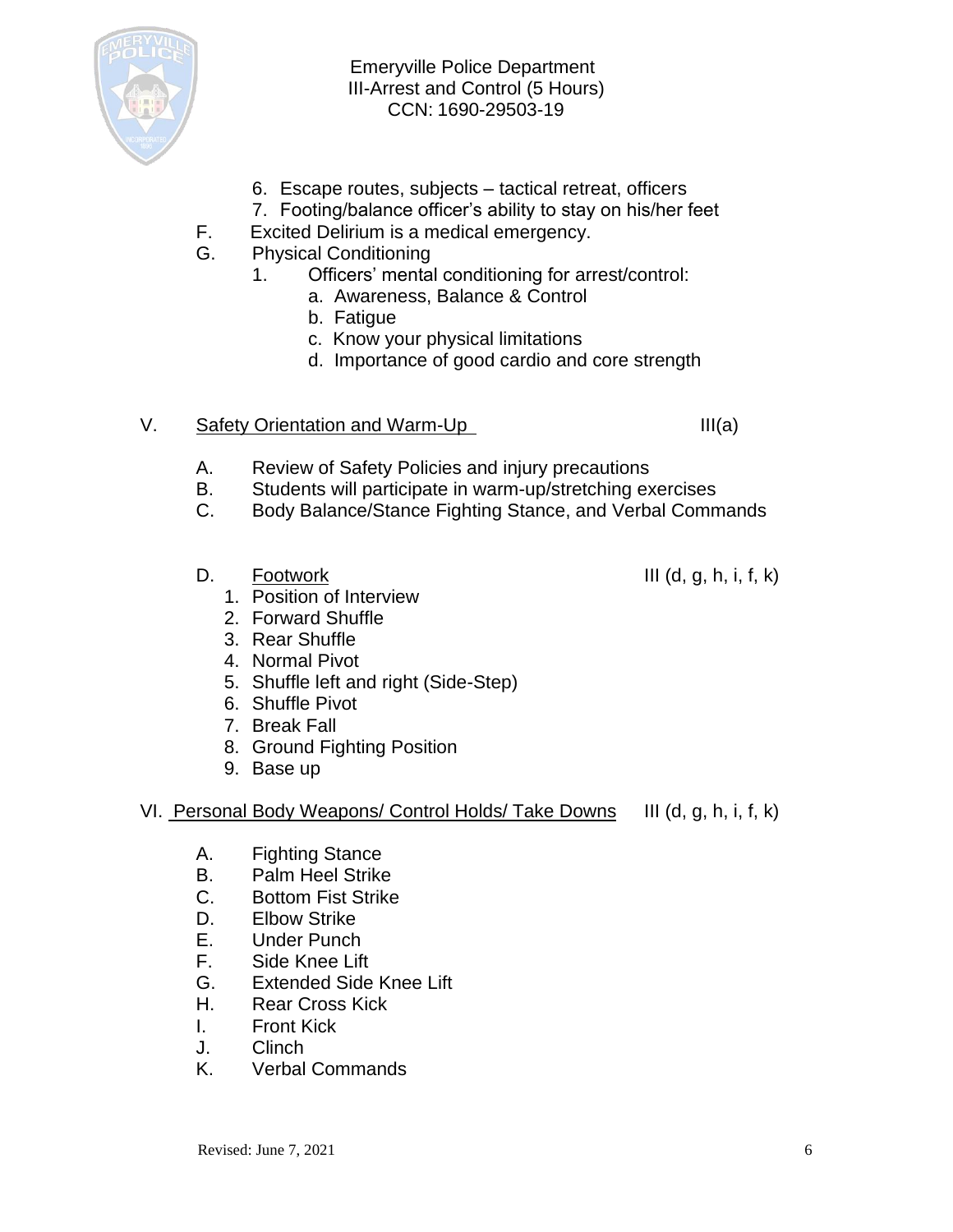

# VII. Control Holds III (d, g, h, i, f, k)

- A. Twist lock
- B. Rear wrist lock
- C. Bar Arm wrist lock
- D. Elongated Rear Wrist Lock (Entries from the front and rear)

# VIII. Takedowns III (d, g, h, i, f, k)

- A. Front and rear reap throws
	- 1. Front reap throw
	- 2. Rear reap throw
- B. Takedown from the rear
- C. Reverse Wrist takedown
- D. Bar Arm take downs
	- 1. Bar Arm Drag down
	- 2. Bar Arm Circle Down
	- 3. Bar takedown Radial Nerve takedown to the front
	- 4. Bar Arm under arm takedown
- $IX.$  Ground Control  $III(d, g, h, i, f, k)$ 
	- A. Sprawl (Hip Press)
	- B. Hip Switch
	- C. 360 degree
	- D. 360 Shoulder Wrap
	- E. 360 degree with kick defense
	- F. Figure Four
	- G. Leg Trap
	- H. Outside Grab
	- I. Inside Grab
	- J. 2 on 1 rock out
	- K. Calf and Shin Roll
	- L. Foot Assist Roll over to prone
	- M. Bridging
	- N. Shrimping
	- O. Table-top break down
	- P. Full mount escapes
		- 1. Reverse escapes
		- 2. Shrimp to hips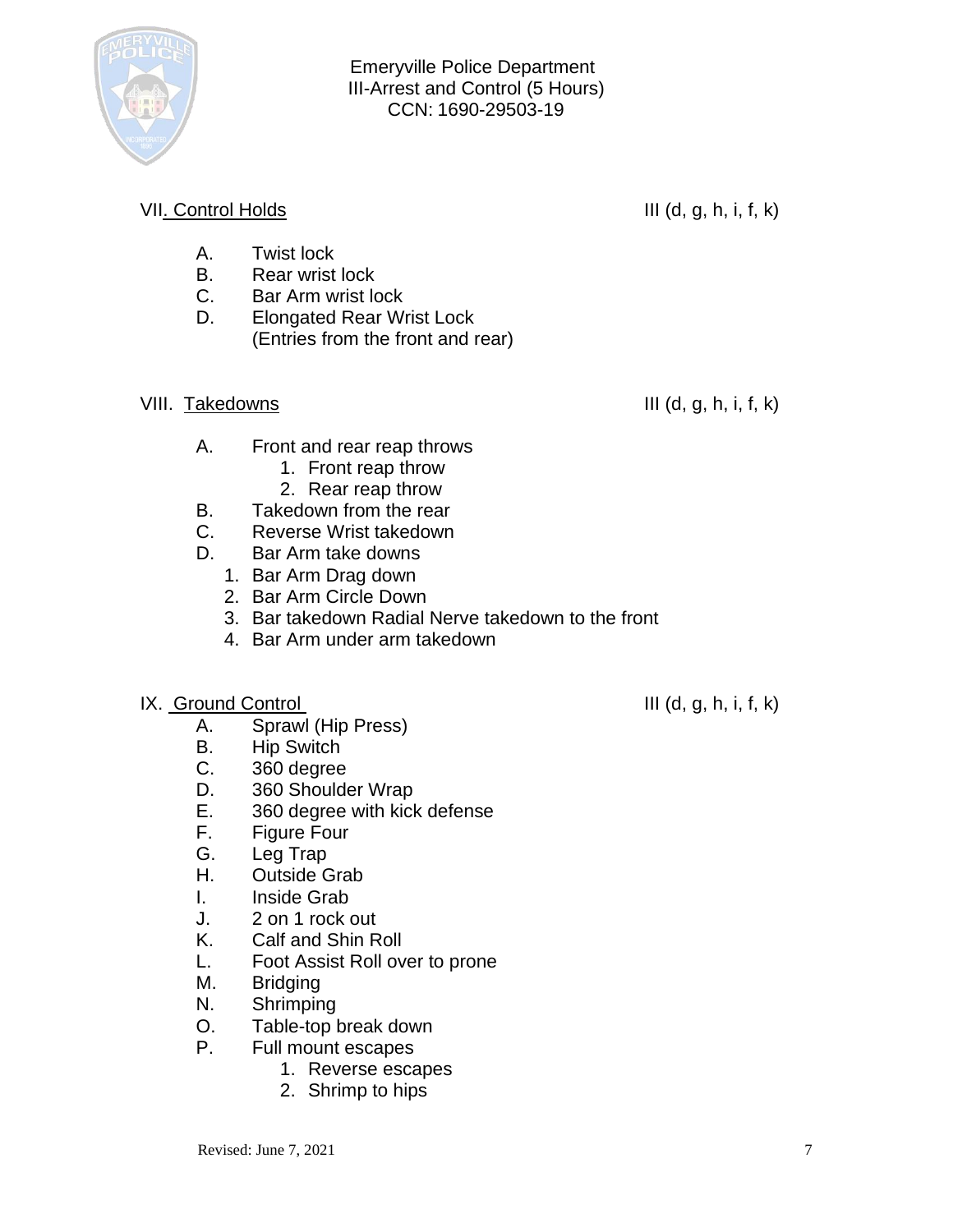

- X. Searching, Handcuffing, De-Escalation, and Verbal Command III (c, e, f)
	- A. Cursory Searches
		- 1. Hands behind back w/ fingers interlock
		- 2. Standing Modified
		- 3. Overview of restraint devices and need to double lock and check for tightness

*(Searches were conducted on a male and female during training)*

## B. Handcuffing

- 1. Quick cuffing
- 2. Kneeling
- 3. High Risk Prone Handcuffing
- C. Wrap
	- 1. Control Devices Policy Review III (n)

- 2. Gear Inspection
- 3. Deployment considerations
- 4. Safety Concerns
- 5. Transportation
- 6. Cleaning and storing

Further considerations when using the WRAP:

- 1. Once secured, the person should be placed in a seated or upright position, secured with a seat belt, and shall not be placed on his/her stomach for an extended period, as this could reduce the person's ability to breathe.
- 2. The restrained person should be continually monitored by an officer while in the leg restraint. The officer should ensure that the person does not roll onto and remain on his/her stomach.
- 3. The officer should look for signs of labored breathing and take appropriate steps to relieve and minimize any obvious factors contributing to this condition.
- 4. When transported by emergency medical services, the restrained person should be accompanied by an officer when requested by medical personnel. The transporting officer should describe to medical personnel any unusual behaviors or other circumstances the officer reasonably